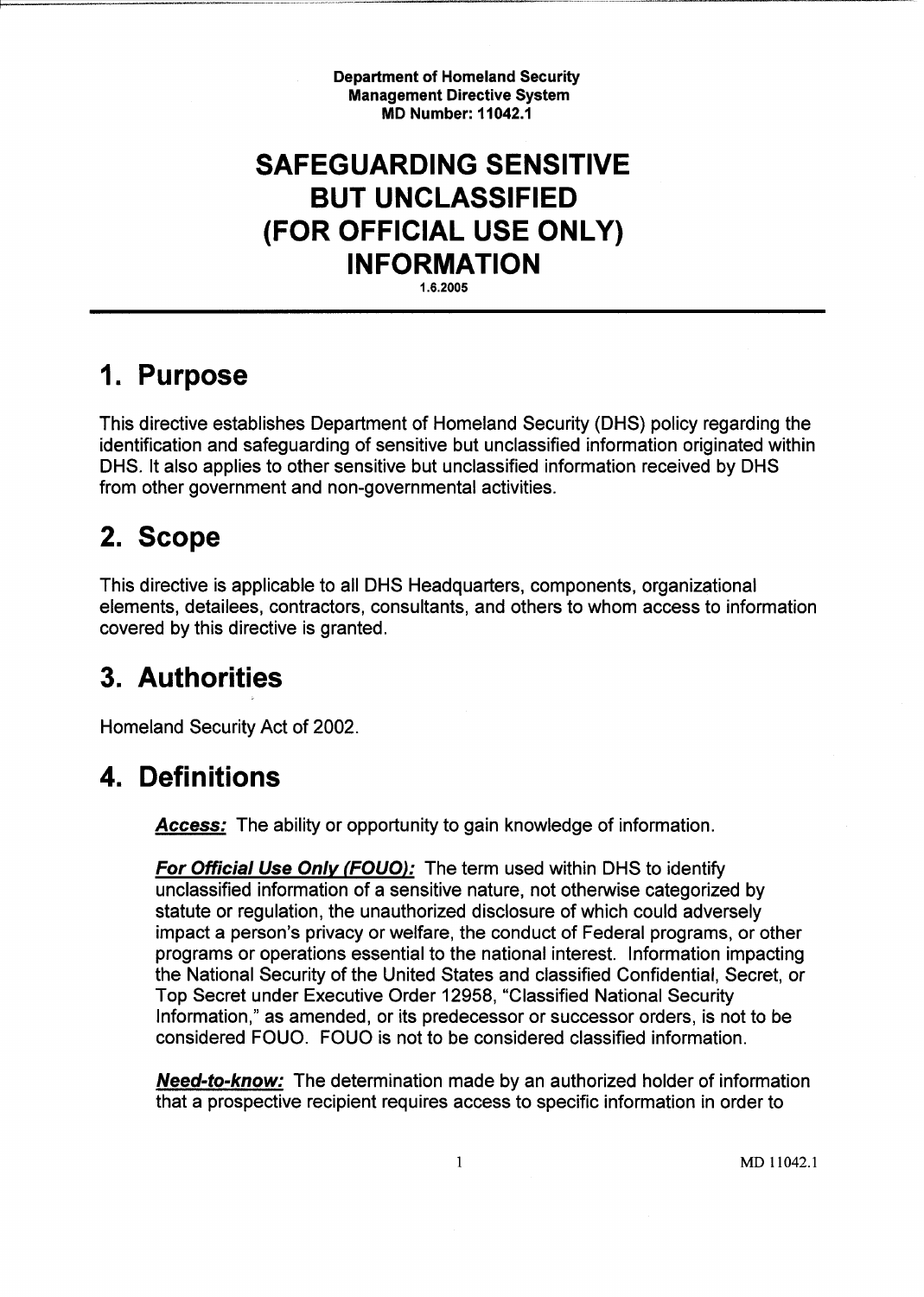perform or assist in a lawful and authorized governmental function, i.e., access is required for the performance of official duties.

----------- - --- ----------.-----------

**Organizational Element:** As used in this directive, organizational element is as defined in DHS MD Number 0010.1, Management Directive System and DHS Announcements.

**Protected Critical Infrastructure Information (PCII):** Critical infrastructure information (CII) is defined in 6 U.S.C. 131(3) (Section 212(3) of the Homeland Security Act). Critical infrastructure information means information not customarily in the public domain and related to the security of critical infrastructure or protected systems. Protected Critical Infrastructure Information is a subset of CII that is voluntarily submitted to the Federal Government and for which protection is requested under the PCII program by the requestor.

Sensitive Security Information (SSI): Sensitive security information (SSI) is defined in 49 C.F.R. Part 1520. SSI is a specific category of information that requires protection against disclosure. 49 U.S.C. 40119 limits the disclosure of information obtained or developed in carrying out certain security or research and development activities to the extent that it has been determined that disclosure of the information would be an unwarranted invasion of personal privacy; reveal a trade secret or privileged or confidential commercial or financial information; or be detrimental to the safety of passengers in transportation.

## **5. Responsibilities**

A. The DHS Office of Security will:

1. Be responsible for practical application of all aspects of the program to protect FOUO.

2. Promulgate Department-wide policy guidance.

3. Develop and implement an education and awareness program for the safeguarding of FOUO and other sensitive but unclassified information.

B. Heads of DHS Organizational Elements will:

1. Ensure compliance with the standards for safeguarding FOUO and other sensitive but unclassified information as cited in this directive.

- 2. Designate an official to serve as a Security Officer or Security Liaison.
- C. The organizational element's Security Officer/Security Liaison will: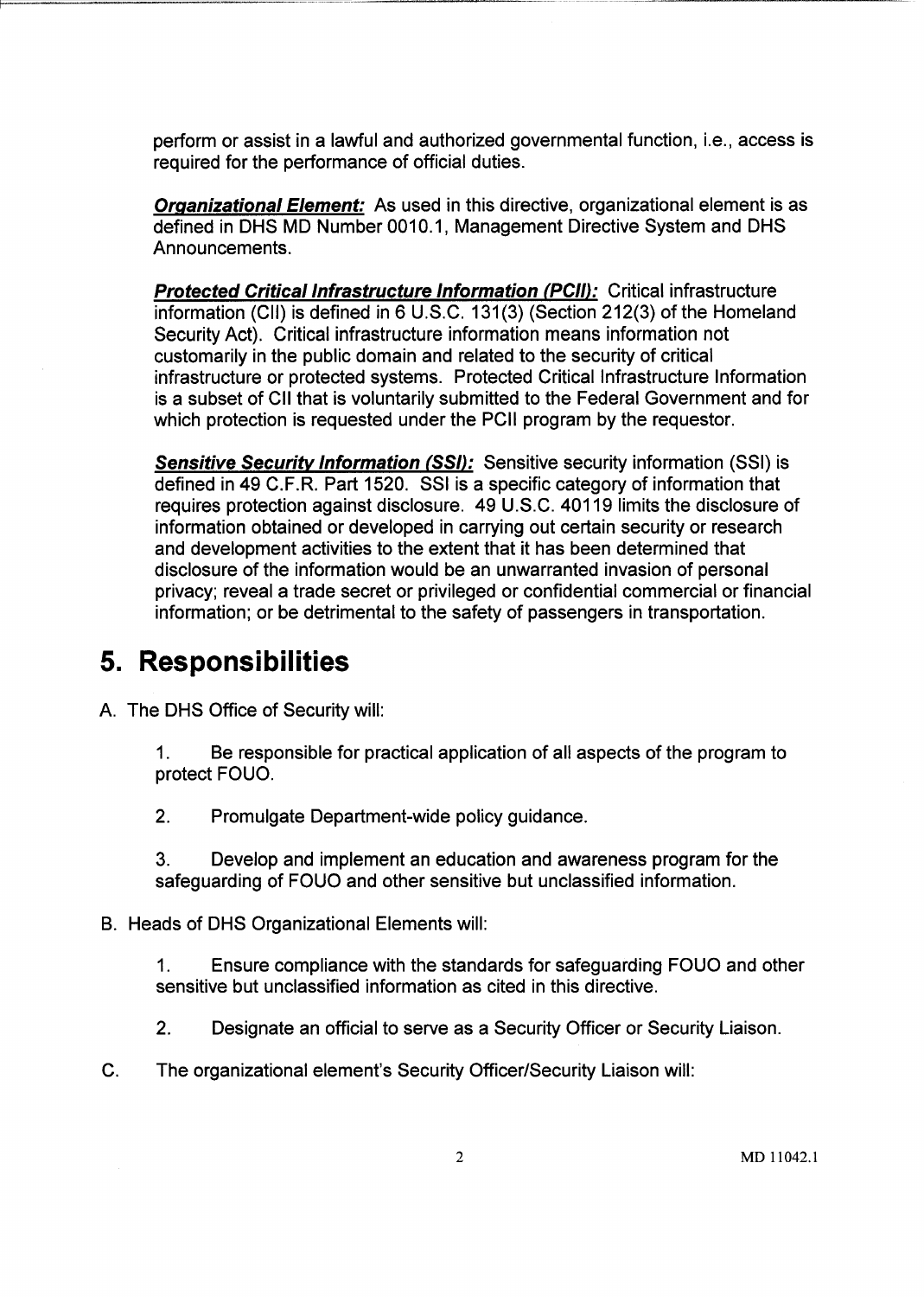Be responsible for implementation and oversight of the FOUO information protection program and will serve as liaison between the DHS Office of Security and other organizational security officers.

D. DHS employees, detailees, contractors, consultants and others to whom access is granted will:

1. Be aware of and comply with the safeguarding requirements for FOUO information as outlined in this directive.

2. Participate in formal classroom or computer based training sessions presented to communicate the requirements for safeguarding FOUO and other sensitive but unclassified information.

3. Be aware that divulging information without proper authority could result in administrative or disciplinary action.

E. Contractors and Consultants shall:

Execute a DHS Form 11000-6, Sensitive But Unclassified Information Non-Disclosure Agreement (NDA), as a condition of access to such information. Other individuals not assigned to or contractually obligated to DHS, but to whom access to information will be granted, may be requested to execute an NDA as determined by the applicable program manager. Execution of the NDA shall be effective upon publication of this directive and not applied retroactively.

F. Supervisors and managers will:

1. Ensure that an adequate level of education and awareness is established and maintained that serves to emphasize safeguarding and prevent unauthorized disclosure of FOUO information.

2. Take appropriate corrective actions, to include administrative or disciplinary action as appropriate, when violations occur.

### **6. Policy and Procedures**

#### A. General

1. The Computer Security Act of 1987, Public Law 100-235, defines "sensitive information" as "any information, the loss, misuse, or unauthorized access to or modification of which could adversely affect the national interest or the conduct of Federal programs, or the privacy to which individuals are entitled under Section 552a of Title 5, United States Code (the Privacy Act) but which has not been specifically authorized under criteria established by an executive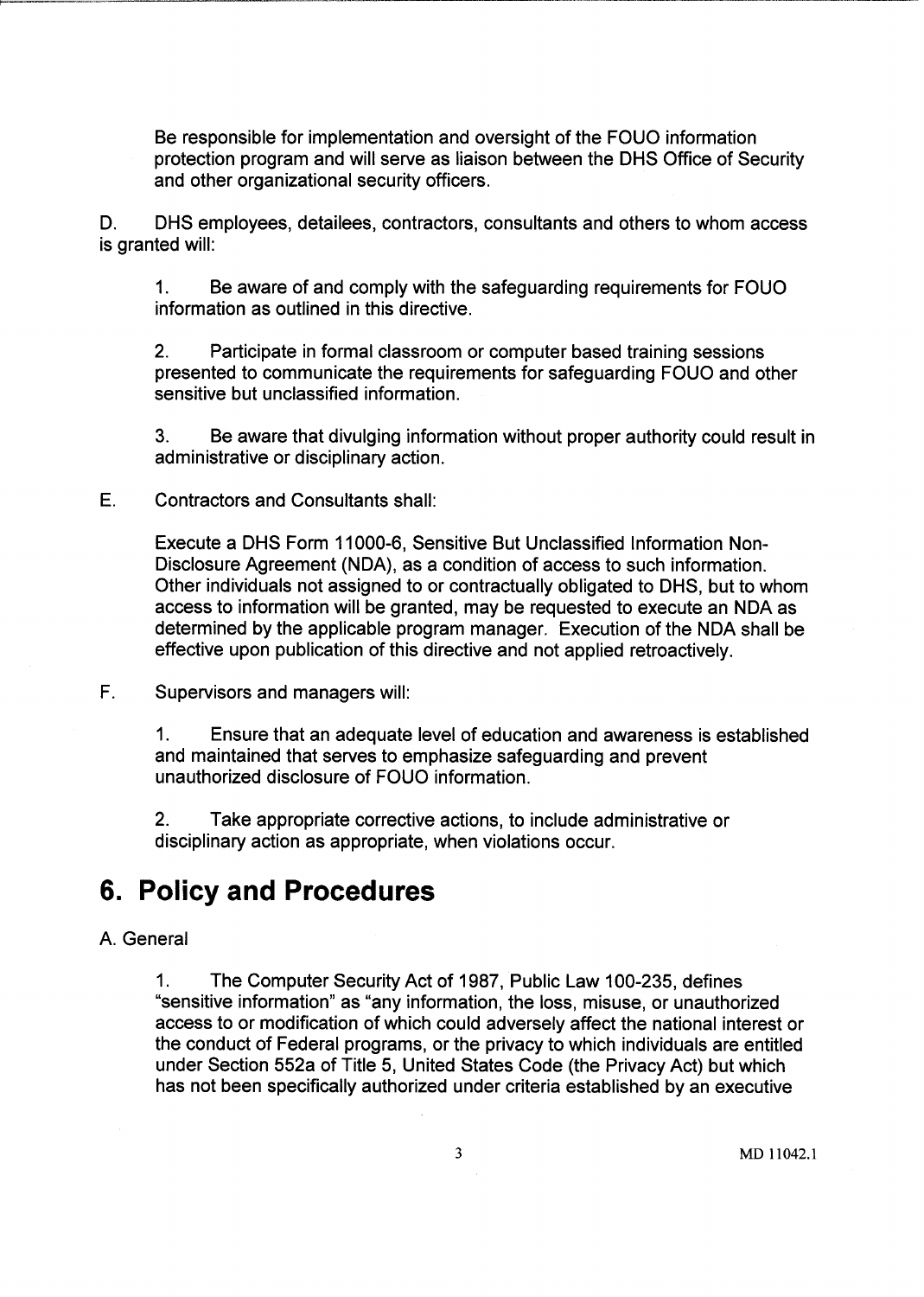order or an act of Congress to be kept secret in the interest of national defense or foreign policy." However, with the exception of certain types of information protected by statute, specific, standard criteria and terminology defining the types of information warranting designation as "sensitive information" does not exist within the Federal government. Such designations are left to the discretion of each individual agency.

2. Within the "sensitive but unclassified" arena, in addition to the various categories of information specifically described and protected by statute or regulation, e.g., Tax Return Information, Privacy Act Information, Sensitive Security Information (SSI), Critical Infrastructure Information (CII), Grand Jury Information, etc. There are numerous additional caveats used by various agencies to identify unclassified information as sensitive, e.g., For Official Use Only; Law Enforcement Sensitive; Official Use Only; Limited Official Use; etc. Regardless of the caveat used to identify it, however, the reason for the designation does not change. Information is designated as sensitive to control and restrict access to certain information, the release of which could cause harm to a person's privacy or welfare, adversely impact economic or industrial institutions, or compromise programs or operations essential to the safeguarding of our national interests.

3. Information shall not be designated as FOUO in order to conceal government negligence, ineptitude, illegalities, or other disreputable circumstances embarrassing to a government agency.

4. Information designated as FOUO is not automatically exempt from disclosure under the provisions of the Freedom of Information Act, 5 U.S.C. 552, (FOIA). Information requested by the public under a FOIA request must still be reviewed on a case-by-case basis.

B. For Official Use Only

Within DHS, the caveat "FOR OFFICIAL USE ONLY" will be used to identify sensitive but unclassified information within the DHS community that is not otherwise specifically described and governed by statute or regulation. The use of these and other approved caveats will be governed by the statutes and regulations issued for the applicable category of information.

#### C. Information Designated as FOUO

1. The following types of information will be treated as FOUO information. Where information cited below also meets the standards for designation pursuant to other existing statutes or regulations, the applicable statutory or regulatory guidance will take precedence. For example, should information meet the standards for designation as Sensitive Security Information (SSI), then SSI guidance for marking, handling, and safeguarding will take precedence.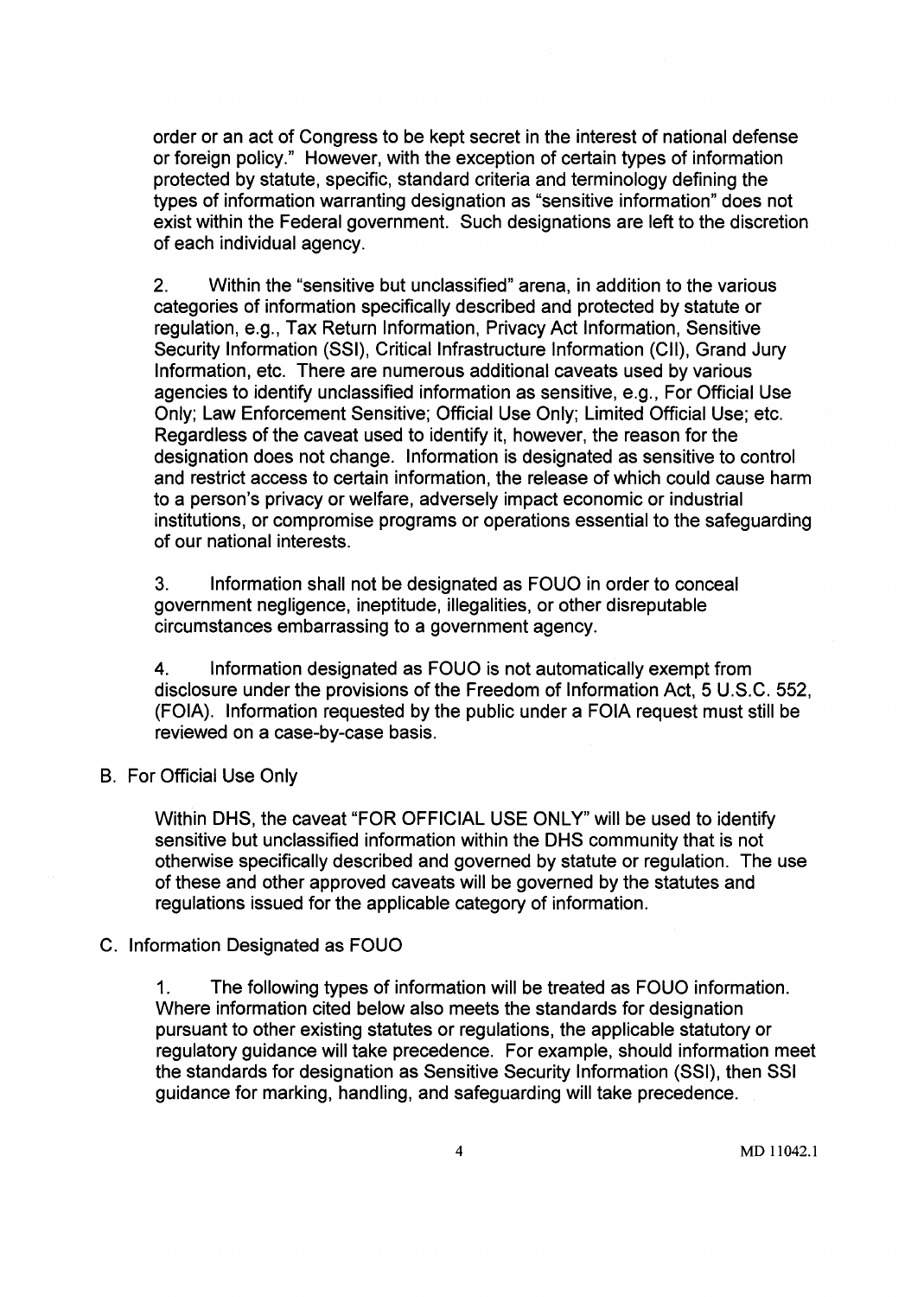(a) Information of the type that may be exempt from disclosure per 5 U.S.C. 552, Freedom of Information Act, and its amendments. Designation of information as FOUO does not imply that the information is already exempt from disclosure under FOIA. Requests under FOIA, for information designated as FOUO, will be reviewed and processed in the same manner as any other FOIA request.

(b) Information exempt from disclosure per 5 U.S.C. 552a, Privacy Act.

(c) Information within the international and domestic banking and financial communities protected by statute, treaty, or other agreements.

(d) Other international and domestic information protected by statute, treaty, regulation or other agreements.

(e) Information that could be sold for profit.

(f) Information that could result in physical risk to personnel.

(g) DHS information technology (IT) internal systems data revealing infrastructure used for servers, desktops, and networks; applications name, version and release; switching, router, and gateway information; interconnections and access methods; mission or business use/need. Examples of information are systems inventories and enterprise architecture models. Information pertaining to national security systems and eligible for classification under Executive Order 12958, as amended, will be classified as appropriate.

(h) Systems security data revealing the security posture of the system. For example, threat assessments, system security plans, contingency plans, risk management plans, Business Impact Analysis studies, and Certification and Accreditation documentation.

(i) Reviews or reports illustrating or disclosing facility infrastructure or security vulnerabilities, whether to persons, systems, or facilities, not otherwise eligible for classification under Executive Order 12958, as amended.

(j) Information that could constitute an indicator of U.S. government intentions, capabilities, operations, or activities or otherwise threaten operations security.

(k) Developing or current technology, the release of which could hinder the objectives of DHS, compromise a technological advantage or countermeasure, cause a denial of service, or provide an adversary with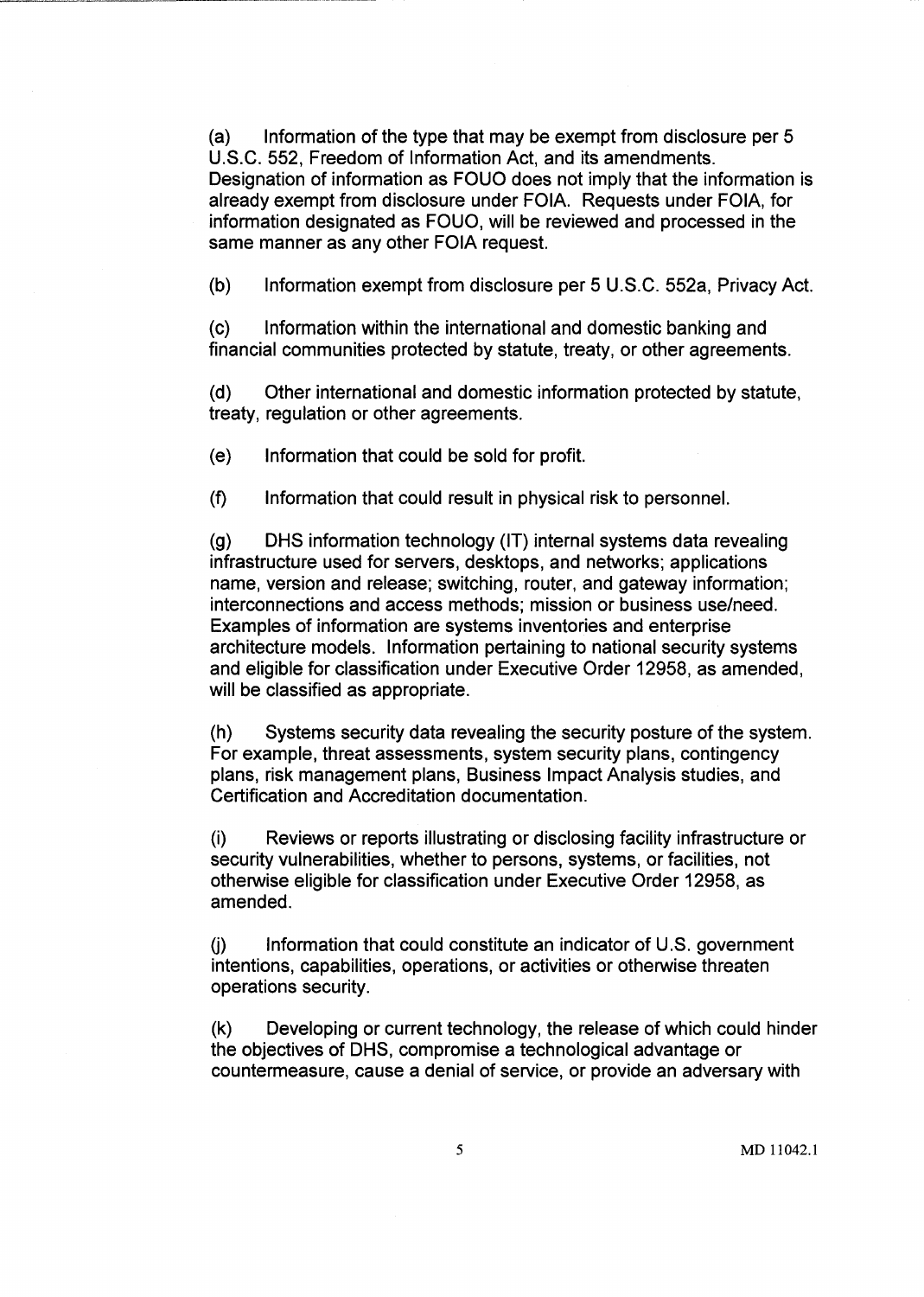sufficient information to clone, counterfeit, or circumvent a process or system.

2. Other government agencies and international organizations may use different terminology to identify sensitive information, such as "Limited Official Use (LOU)," and "Official Use Only (OUO)." In most instances the safeguarding requirements for this type of information are equivalent to FOUO. However, other agencies and international organizations may have additional requirements concerning the safeguarding of sensitive information. Follow the safeguarding guidance provided by the other agency or organization. Should there be no such guidance, the information will be safeguarded in accordance with the requirements for FOUO as provided in this manual. Should the additional guidance be less restrictive than in this directive, the information will be safeguarded in accordance with this directive.

#### D. Designation Authority

Any DHS employee, detailee, or contractor can designate information falling within one or more of the categories cited in section 6, paragraph C, as FOUO. Officials occupying supervisory or managerial positions are authorized to designate other information, not listed above and originating under their jurisdiction, as FOUO.

#### E. Duration of Designation

Information designated as FOUO will retain its designation until determined otherwise by the originator or a supervisory or management official having program management responsibility over the originator and/or the information.

#### F. Marking

1. Information designated as FOUO will be sufficiently marked so that persons having access to it are aware of its sensitivity and protection requirements. The lack of FOUO markings on materials does not relieve the holder from safeguarding responsibilities. Where the FOUO marking is not present on materials known by the holder to be FOUO, the holder of the material will protect it as FOUO. Other sensitive information protected by statute or regulation, e.g., PCII and SSI, etc., will be marked in accordance with the applicable guidance for that type of information. Information marked in accordance with the guidance provided for the type of information need not be additionally marked FOUO.

(a) Prominently mark the bottom of the front cover, first page, title page, back cover and each individual page containing FOUO information with the caveat "FOR OFFICIAL USE ONLY."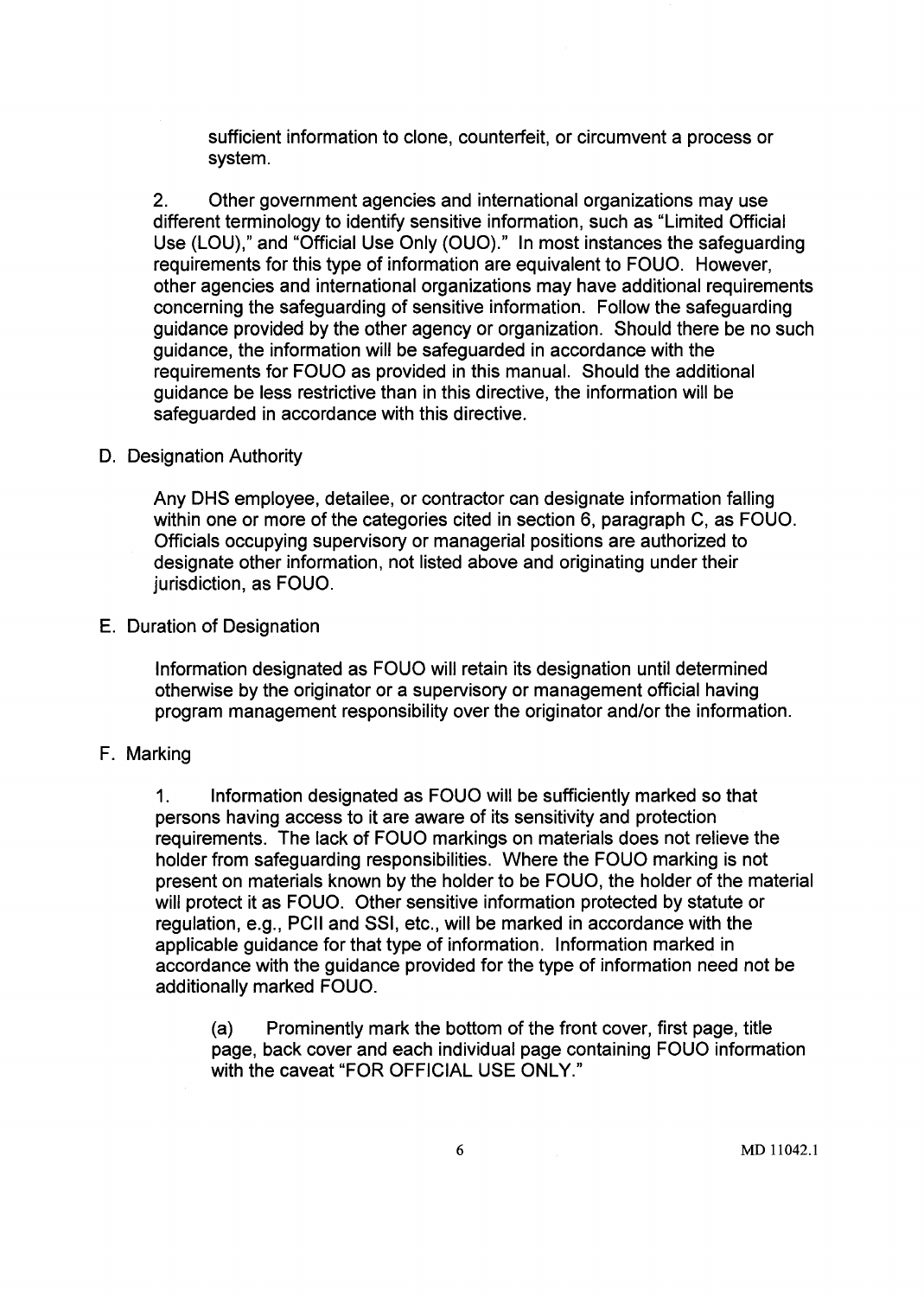(b) Materials containing specific types of FOUO may be further marked with the applicable caveat, e.g., "LAW ENFORCEMENT SENSITIVE," in order to alert the reader of the type of information conveyed. Where the sensitivity of the information warrants additional access and dissemination restrictions, the originator may cite additional access and dissemination restrictions. For example:

**WARNING:** This document is FOR OFFICIAL USE ONL Y (FOUO). It is to be controlled, stored, handled, transmitted, distributed, and disposed of in accordance with DHS policy relating to FOUO information. This information shall not be distributed beyond the original addressees without prior authorization of the originator.

(c) Materials being transmitted to recipients outside of DHS, for example, other federal agencies, state or local officials, etc. who may not be aware of what the FOUO caveat represents, shall include the following additional notice:

**WARNING:** This document is FOR OFFICIAL USE ONL Y (FOUO). It contains information that may be exempt from public release under the Freedom of Information Act (5 U.S.G. 552). It is to be controlled, stored, handled, transmitted, distributed, and disposed of in accordance with DHS policy relating to FOUO information and is not to be released to the public or other personnel who do not have a valid "need-to-know" without prior approval of an authorized DHS official.

(d) Computer storage media, i.e., disks, tapes, removable drives, etc., containing FOUO information will be marked "FOR OFFICIAL USE ONLY."

(e) Portions of a classified document, i.e., subjects, titles, paragraphs, and subparagraphs that contain only FOUO information will be marked with the abbreviation (FOUO).

(f) Individual portion markings on a document that contains no other designation are not required.

(g) Designator or originator information and markings, downgrading instructions, and date/event markings are not required.

#### G. General Handling Procedures

Although FOUO is the DHS standard caveat for identifying sensitive unclassified information, some types of FOUO information may be more sensitive than others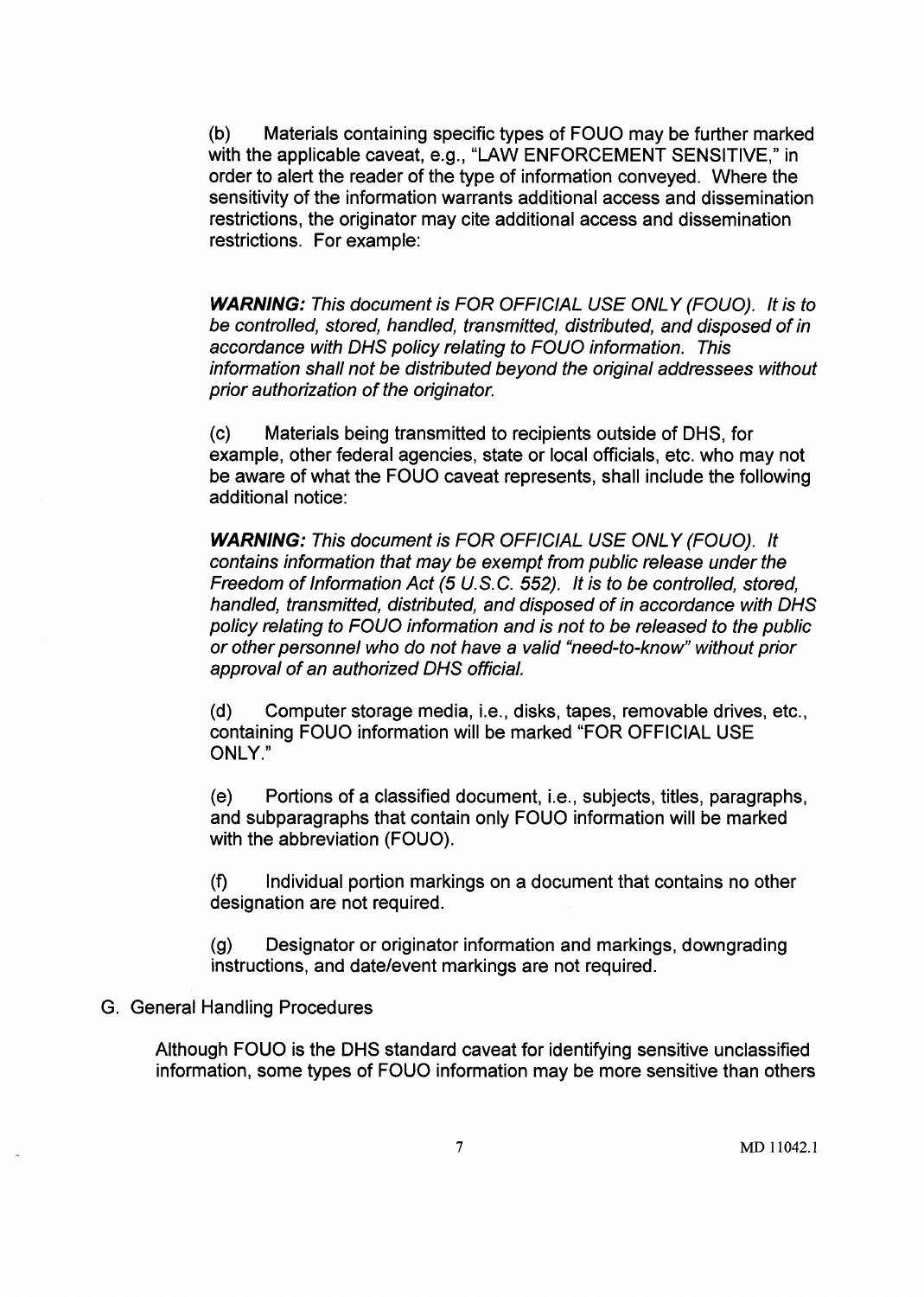and thus warrant additional safeguarding measures beyond the minimum requirements established in this manual. For example, certain types of information may be considered extremely sensitive based on the repercussions that could result should the information be released or compromised. Such repercussions could be the loss of life or compromise of an informant or operation. Additional control requirements may be added as necessary to afford appropriate protection to the information. DHS employees, contractors, and detailees must use sound judgment coupled with an evaluation of the risks, vulnerabilities, and the potential damage to personnel or property as the basis for determining the need for safeguards in excess of the minimum requirements and protect the information accordingly.

1. When removed from an authorized storage location (see section 6.1) and persons without a need-to-know are present, or where casual observation would reveal FOUO information to unauthorized persons, a "FOR OFFICIAL USE ONLY" cover sheet (Enclosure 1) will be used to prevent unauthorized or inadvertent disclosure.

2. When forwarding FOUO information, a FOUO cover sheet should be placed on top of the transmittal letter, memorandum or document.

3. When receiving FOUO equivalent information from another government agency, handle in accordance with the guidance provided by the other government agency. Where no guidance is provided, handle in accordance with the requirements of this directive.

H. Dissemination and Access

1. FOUO information will not be disseminated in any manner - orally, visually, or electronically - to unauthorized personnel.

2. Access to FOUO information is based on "need-to-know" as determined by the holder of the information. Where there is uncertainty as to a person's need-to-know, the holder of the information will request dissemination instructions from their next-level supervisor or the information's originator.

3. The holder of the information will comply with any access and dissemination restrictions.

4. A security clearance is not required for access to FOUO information.

5. When discussing or transferring FOUO information to another individual(s), ensure that the individual with whom the discussion is to be held or the information is to be transferred has a valid need-to-know, and that precautions are taken to prevent unauthorized individuals from overhearing the conversation, observing the materials, or otherwise obtaining the information.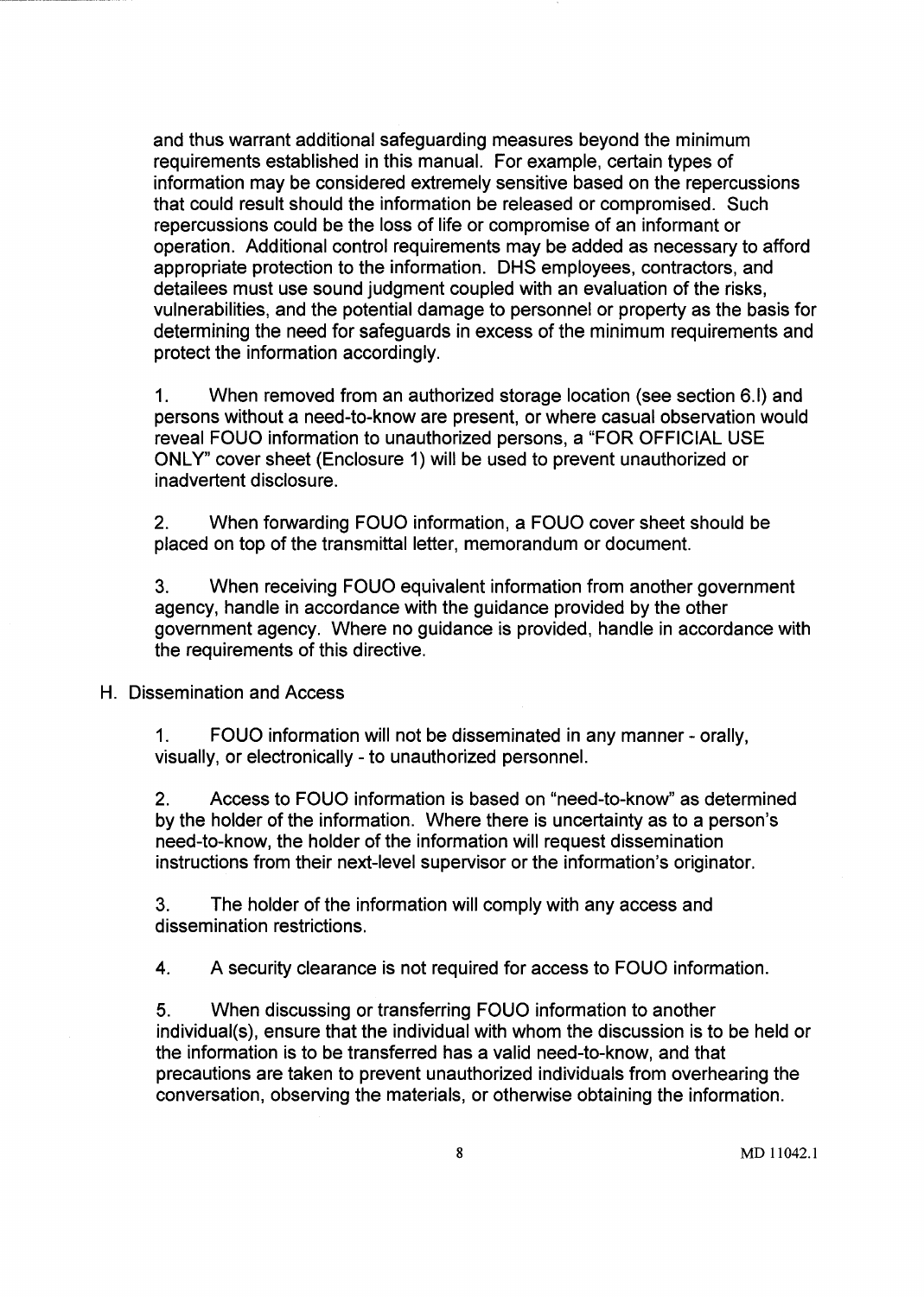6. FOUO information may be shared with other agencies, federal, state, tribal, or local government and law enforcement officials, provided a specific need-to-know has been established and the information is shared in furtherance of a coordinated and official governmental activity. Where FOUO information is requested by an official of another agency and there is no coordinated or other official governmental activity, a written request will be made from the requesting agency to the applicable DHS program office providing the name(s) of personnel for whom access is requested, the specific information to which access is requested, and basis for need-to-know. The DHS program office shall then determine if it is appropriate to release the information to the other agency official. (see section 6.F for marking requirements)

7. Other sensitive information protected by statute or regulation, i.e., Privacy Act, CII, SSI, Grand Jury, etc., will be controlled and disseminated in accordance with the applicable guidance for that type of information.

8. If the information requested or to be discussed belongs to another agency or organization, comply with that agency's policy concerning third party discussion and dissemination.

9. When discussing FOUO information over a telephone, the use of a STU III (Secure Telephone Unit), or Secure Telephone Equipment (STE), is encouraged, but not required.

#### I. Storage

1. When unattended, FOUO materials will, at a minimum, be stored in a locked file cabinet, locked desk drawer, a locked overhead storage compartment such as a systems furniture credenza, or similar locked compartment. Materials can also be stored in a room or area that has sufficient physical access control measures to afford adequate protection and prevent unauthorized access by members of the public, visitors, or other persons without a need-to-know, such as a locked room, or an area where access is controlled by a guard, cipher lock, or card reader.

2. FOUO information will not be stored in the same container used for the storage of classified information unless there is a correlation between the information. When FOUO materials are stored in the same container used for the storage of classified materials, they will be segregated from the classified materials to the extent possible, i.e. separate folders, separate drawers, etc.

3. IT systems that store FOUO information will be certified and accredited for operation in accordance with federal and DHS standards. Consult the DHS Information Technology Security Program Handbook for Sensitive Systems, Publication 4300A, for more detailed information.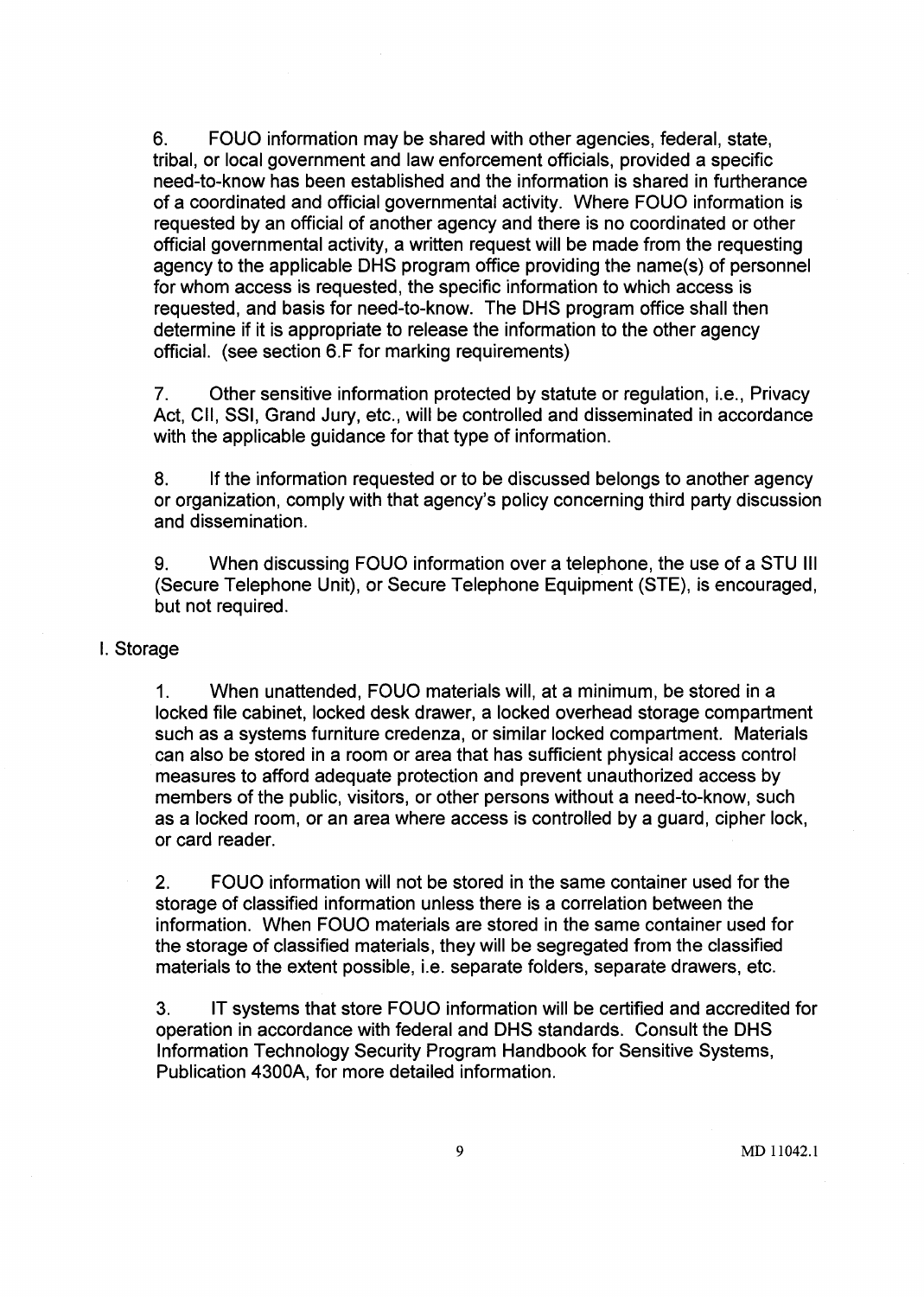4. Laptop computers and other media containing FOUO information will be stored and protected to prevent loss, theft, unauthorized access and unauthorized disclosure. Storage and control will be in accordance with DHS Information Technology Security Program Handbook for Sensitive Systems, Publication 4300A.

#### J. Transmission

1. Transmission of hard copy FOUO within the U.S. and its Territories:

(a) Material will be placed in a single opaque envelope or container and sufficiently sealed to prevent inadvertent opening and to show evidence of tampering. The envelope or container will bear the complete name and address of the sender and addressee, to include program office and the name of the intended recipient (if known).

(b) FOUO materials may be mailed by U.S. Postal Service First Class Mail or an accountable commercial delivery service such as Federal Express or United Parcel Service.

(c) FOUO materials may be entered into an inter-office mail system provided it is afforded sufficient protection to prevent unauthorized access, e.g., sealed envelope.

2. Transmission to Overseas Offices: When an overseas office is serviced by a military postal facility, i.e., APO/FPO, FOUO may be transmitted directly to the office. Where the overseas office is not serviced by a military postal facility, the materials will be sent through the Department of State, Diplomatic Courier.

3. Electronic Transmission.

(a) Transmittal via Fax. Unless otherwise restricted by the originator, FOUO information may be sent via nonsecure fax. However, the use of a secure fax machine is highly encouraged. Where a nonsecure fax is used, the sender will coordinate with the recipient to ensure that the materials faxed will not be left unattended or subjected to possible unauthorized disclosure on the receiving end. The holder of the material will comply with any access, dissemination, and transmittal restrictions cited on the material or verbally communicated by the originator.

(b) Transmittal via E-Mail

(i) FOUO information transmitted via email should be protected by encryption or transmitted within secure communications systems. When this is impractical or unavailable, FOUO may be transmitted over regular email channels. For added security, when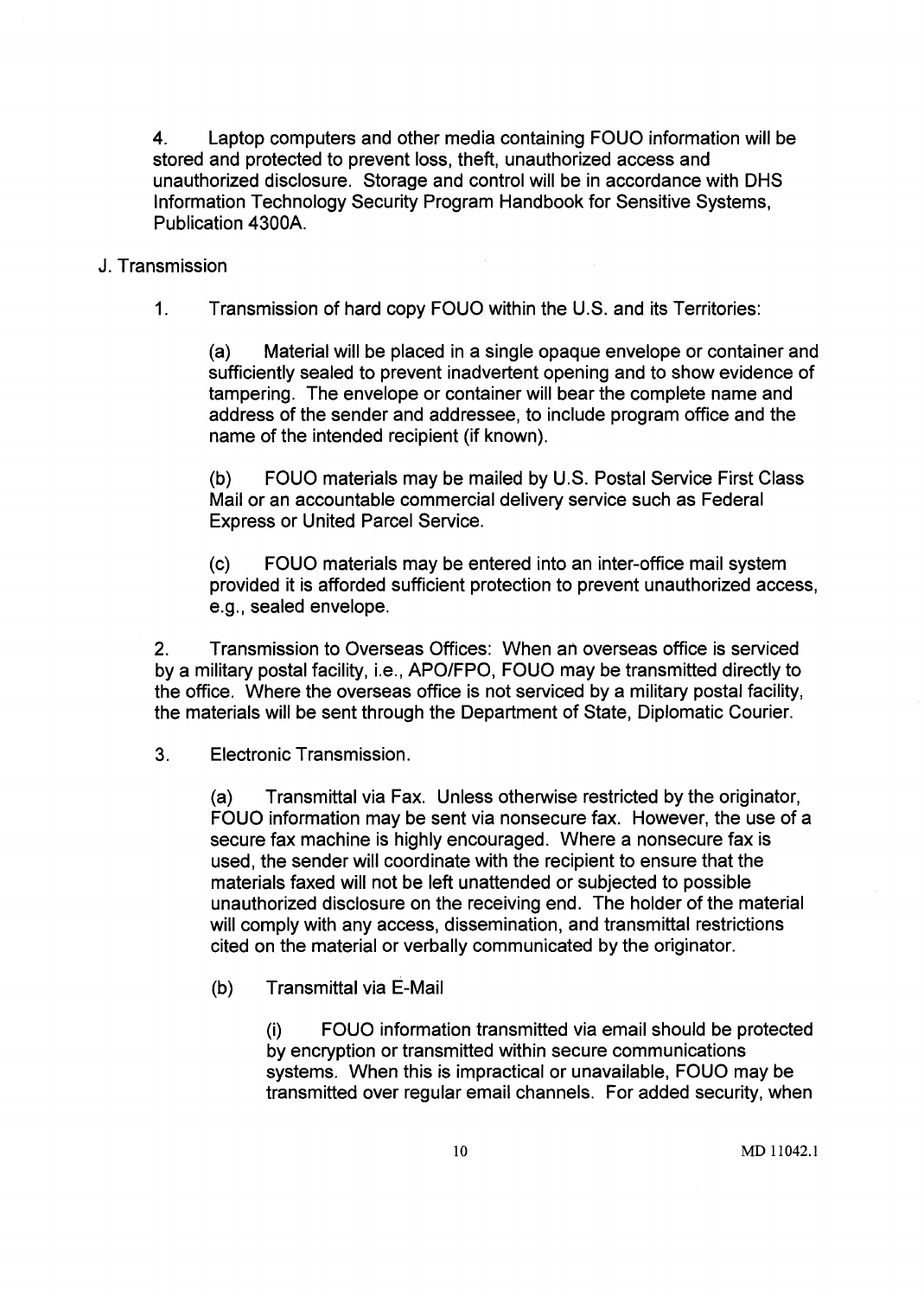transmitting FOUO over a regular email channel, the information can be included as a password protected attachment with the password provided under separate cover. Recipients of FOUO information will comply with any email restrictions imposed by the originator.

(ii) Per DHS MD 4300, DHS Sensitive Systems Handbook, due to inherent vulnerabilities, FOUO information shall not be sent to personal email accounts.

(c) DHS Internet/Intranet

(i) FOUO information will not be posted on a DHS or any other internet (public) website.

(ii) FOUO information may be posted on the DHS intranet or other government controlled or sponsored protected encrypted data networks, such as the Homeland Security Information Network (HSIN). However, the official authorized to post the information should be aware that access to the information is open to all personnel who have been granted access to that particular intranet site. The official must determine the nature of the information is such that need-to-know applies to all personnel; the benefits of posting the information outweigh the risk of potential compromise; the information posted is prominently marked as FOR OFFICIAL USE ONLY; and information posted does not violate any provisions of the Privacy Act.

#### K. Destruction

1. FOUO material will be destroyed when no longer needed. Destruction may be accomplished by:

(a) "Hard Copy" materials will be destroyed by shredding, burning, pulping, pulverizing, such as to assure destruction beyond recognition and reconstruction. After destruction, materials may be disposed of with normal waste.

(b) Electronic storage media shall be sanitized appropriately by overwriting or degaussing. Contact local IT security personnel for additional guidance.

(c) Paper products containing FOUO information will not be disposed of in regular trash or recycling receptacles unless the materials have first been destroyed as specified above.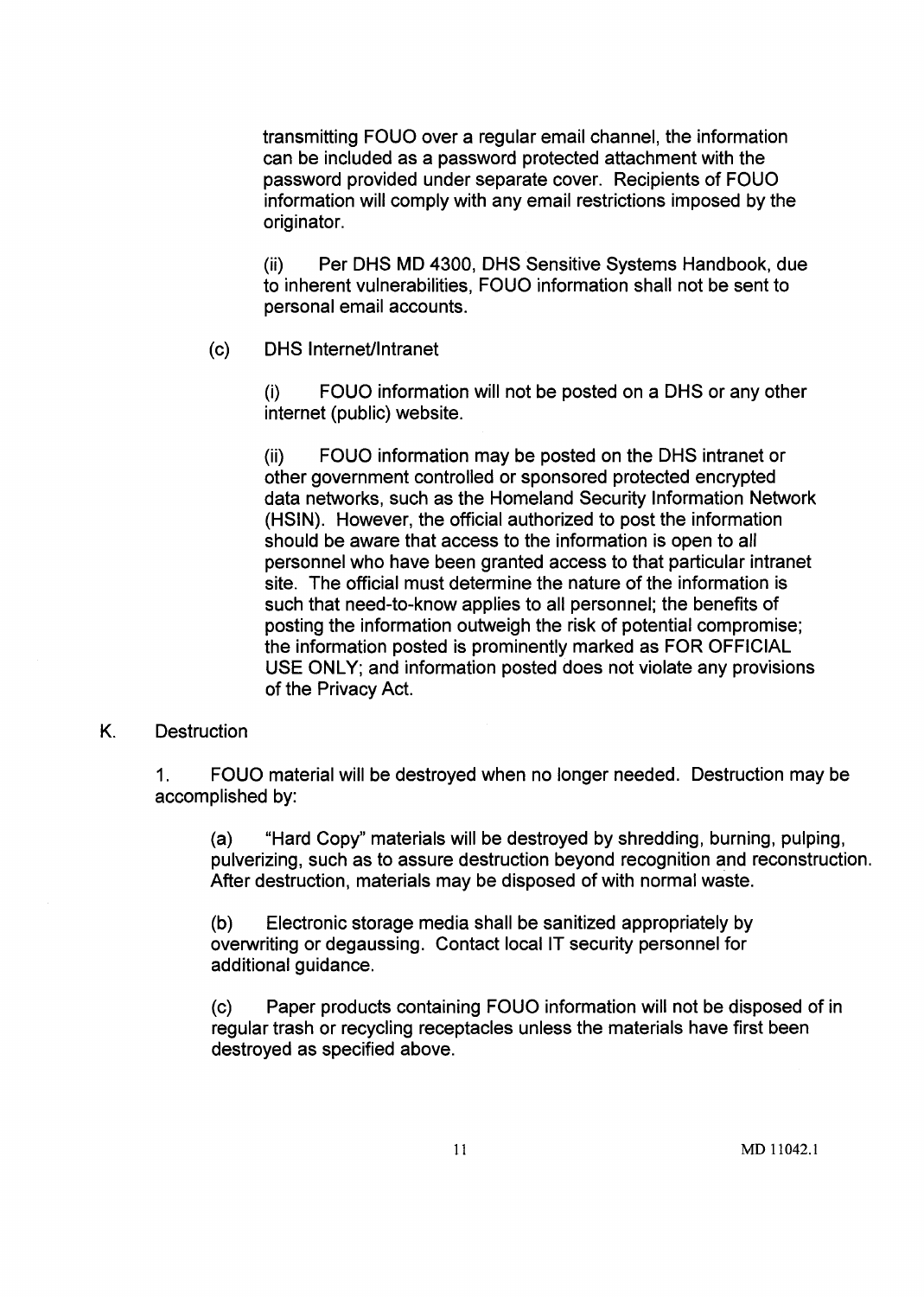#### L. Incident Reporting

1. The loss, compromise, suspected compromise, or unauthorized disclosure of FOUO information will be reported. Incidents involving FOUO in DHS IT systems will be reported to the organizational element Computer Security Incident Response Center in accordance with IT incident reporting requirements.

2. Suspicious or inappropriate requests for information by any means, e.g., email or verbal, shall be report to the DHS Office of Security.

3. Employees or contractors who observe or become aware of the loss, compromise, suspected compromise, or unauthorized disclosure of FOUO information will report it immediately, but not later than the next duty day, to the originator and the local Security Official.

4. Additional notifications to appropriate DHS management personnel will be made without delay when the disclosure or compromise could result in physical harm to an individual(s) or the compromise of a planned or on-going operation.

5. At the request of the originator, an inquiry will be conducted by the local security official or other designee to determine the cause and affect of the incident and the appropriateness of administrative or disciplinary action against the offender.

Dated:  $1/\sqrt{0.5}$ 

ov. AD

outy Secretary of Homeland Security